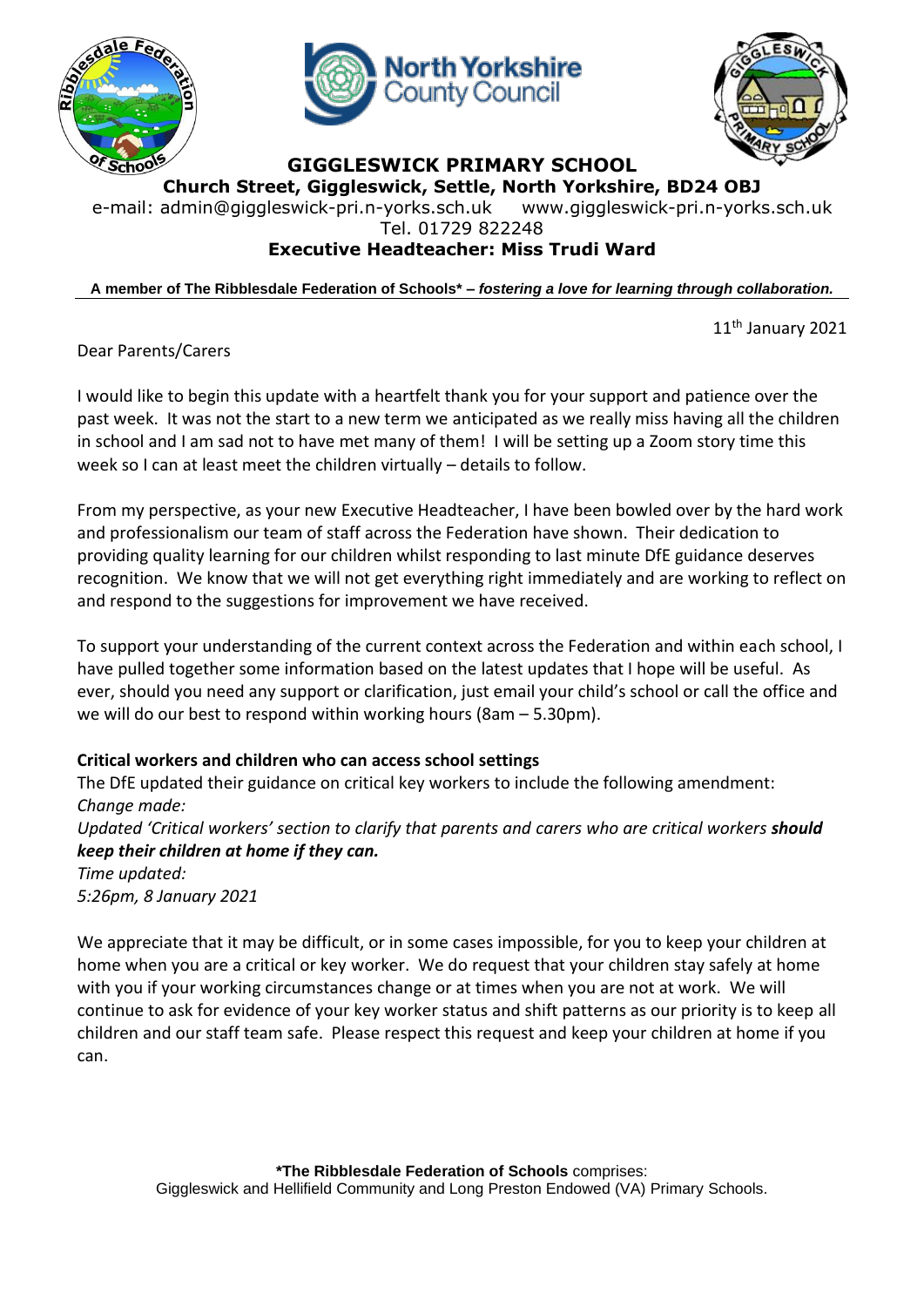### **Attendance at school**

During this period of National Lockdown, children's attendance at school will continue to be monitored but parents will not be penalised for their child's absence during this period. If your child meets the criteria to be eligible for a place in school and you choose to keep them at home, there will be no penalty. We are advised strongly to encourage all identified vulnerable children to attend school.

As a reminder, the criteria are:

• At least one parent or carer is a critical worker, and they can't keep their child at home. [Critical](https://www.gov.uk/government/publications/coronavirus-covid-19-maintaining-educational-provision/guidance-for-schools-colleges-and-local-authorities-on-maintaining-educational-provision)  [workers are those whose work is critical to the coronavirus \(COVID19\) and EU transition response](https://www.gov.uk/government/publications/coronavirus-covid-19-maintaining-educational-provision/guidance-for-schools-colleges-and-local-authorities-on-maintaining-educational-provision) • They meet the definition for vulnerable children and young people.

If your child is unwell, they must not attend school. If your child tests positive for Covid then please let school know.

### **School opening and safety**

Infection rates in Craven have recently rocketed and we do not wish our schools to become a vehicle for further transmission. Our current position is to close all schools on a Friday afternoon to allow for a thorough clean of learning spaces and resources used and to enable teachers to plan and prepare resources for the coming week. It also supports our staff team in minimising the contact they have across a week. This decision was not taken lightly and was not intended to cause difficulties with childcare for our critical key worker families. We greatly appreciate your support in this as we assimilate changing guidance and do what we can to keep our children and communities safe. We continue to reduce risk in our schools through the following measures:

1. Minimise contact with individuals who are unwell by ensuring that those who are required to stay at home do not attend the setting.

2. Where recommended, or required by regulations, use face coverings.

- 3. Clean hands thoroughly and more often than usual.
- 4. Ensure good respiratory hygiene by promoting the 'catch it, bin it, kill it' approach.

5. Introduce enhanced cleaning, including cleaning frequently touched surfaces often, using standard products such as detergents.

6. Minimise contact between individuals and maintain social distancing wherever possible.

7. Where necessary, wear appropriate personal protective equipment (PPE).

The DfE guidance updated on 8 January 2021 states that schools should remain open and operate for their normal hours. I am working closely with our Board of Governors and staff to ensure that we can resume full provision as soon as it is safe to do so. I will let families know by Wednesday 13 January how this will work in each of our schools. Thank you for your patience as we readjust our plans in line with last minute guidance.